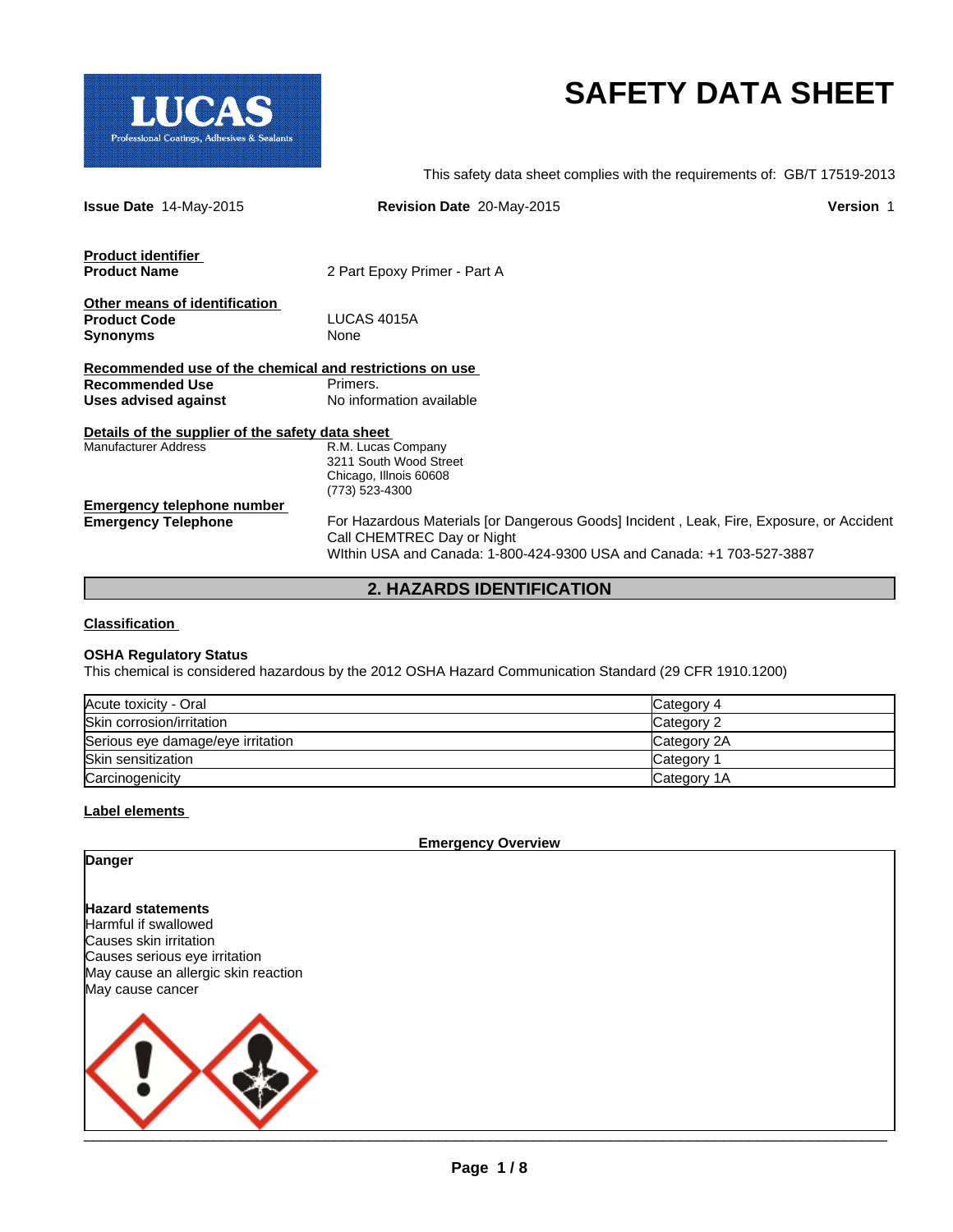**Appearance** Gray Liquid **Physical state** Liquid **Odor** Aromatic

 $\overline{\phantom{a}}$  ,  $\overline{\phantom{a}}$  ,  $\overline{\phantom{a}}$  ,  $\overline{\phantom{a}}$  ,  $\overline{\phantom{a}}$  ,  $\overline{\phantom{a}}$  ,  $\overline{\phantom{a}}$  ,  $\overline{\phantom{a}}$  ,  $\overline{\phantom{a}}$  ,  $\overline{\phantom{a}}$  ,  $\overline{\phantom{a}}$  ,  $\overline{\phantom{a}}$  ,  $\overline{\phantom{a}}$  ,  $\overline{\phantom{a}}$  ,  $\overline{\phantom{a}}$  ,  $\overline{\phantom{a}}$ 

# **Precautionary Statements - Prevention**

Obtain special instructions before use Do not handle until all safety precautions have been read and understood Use personal protective equipment as required Wash face, hands and any exposed skin thoroughly after handling Do not eat, drink or smoke when using this product Avoid breathing dust/fume/gas/mist/vapors/spray Contaminated work clothing should not be allowed out of the workplace Wear protective gloves

## **Precautionary Statements - Response**

IF exposed or concerned: Get medical advice/attention Specific treatment (see first aid information on this label) IF IN EYES: Rinse cautiously with water for several minutes. Remove contact lenses, if present and easy to do. Continue rinsing If eye irritation persists: Get medical advice/attention IF ON SKIN: Wash with plenty of soap and water Take off contaminated clothing and wash before reuse If skin irritation or rash occurs: Get medical advice/attention IF SWALLOWED: Call a POISON CENTER or doctor/physician if you feel unwell Rinse mouth

#### **Precautionary Statements - Storage**

Store locked up

#### **Precautionary Statements - Disposal**

Dispose of contents/container to an approved waste disposal plant

## **Hazards not otherwise classified (HNOC)**

Not applicable

# **Other Information**

• Harmful to aquatic life with long lasting effects Unknown acute toxicity 52% of the mixture consists of ingredient(s) of unknown toxicity

# **3. COMPOSITION/INFORMATION ON INGREDIENTS**

#### **Substance**

| <b>Chemical Name</b>                  | CAS No.    | Weight-%   | <b>Trade Secret</b> |
|---------------------------------------|------------|------------|---------------------|
| Silica, quartz                        | 14808-60-7 | $20 - 30%$ |                     |
| Bisphenol A - Epichlorohydrin polymer | 25068-38-6 | 10 - 20%   |                     |
| Amorphous Silica (Silicon Dioxide)    | 7631-86-9  | $0 - 10%$  |                     |
| Alkyl (C12-14) glycidyl ether         | 68609-97-2 | $0 - 10%$  |                     |
| Titanium Dioxide                      | 13463-67-7 | $0 - 10%$  |                     |

# **4. FIRST AID MEASURES**

#### **Description of first aid measures**

| Eye contact         | Rinse thoroughly with plenty of water for at least 15 minutes, lifting lower and upper eyelids.<br>Consult a physician. |
|---------------------|-------------------------------------------------------------------------------------------------------------------------|
| <b>Skin contact</b> | Wash skin with soap and water.                                                                                          |
| <b>Inhalation</b>   | Remove to fresh air.                                                                                                    |
| Ingestion           | Clean mouth with water and drink afterwards plenty of water.                                                            |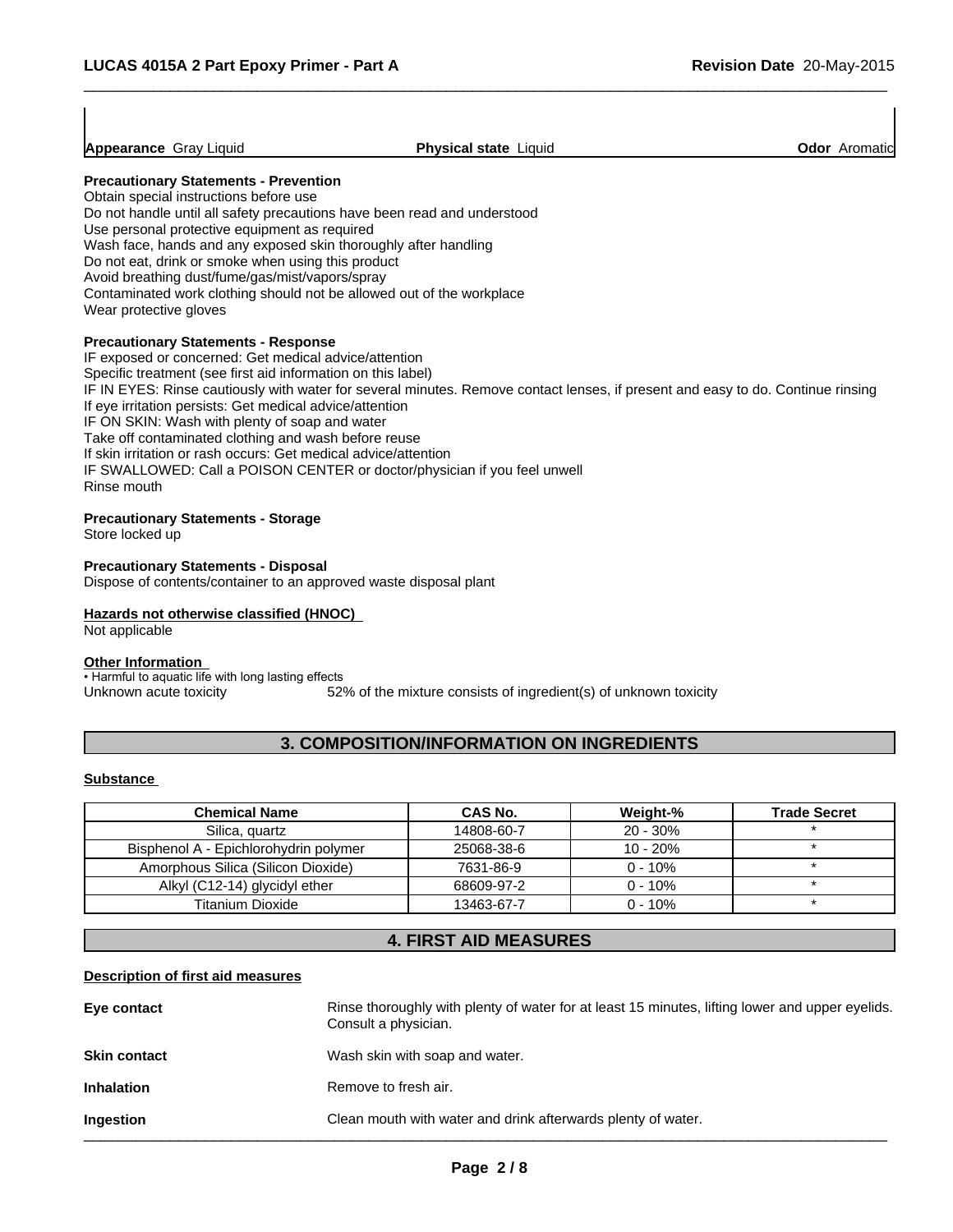#### **Most important symptoms and effects, both acute and delayed**

**Symptoms** No information available.

#### **Indication of any immediate medical attention and special treatment needed**

**Note to physicians** Treat symptomatically.

# **5. FIRE-FIGHTING MEASURES**

 $\overline{\phantom{a}}$  ,  $\overline{\phantom{a}}$  ,  $\overline{\phantom{a}}$  ,  $\overline{\phantom{a}}$  ,  $\overline{\phantom{a}}$  ,  $\overline{\phantom{a}}$  ,  $\overline{\phantom{a}}$  ,  $\overline{\phantom{a}}$  ,  $\overline{\phantom{a}}$  ,  $\overline{\phantom{a}}$  ,  $\overline{\phantom{a}}$  ,  $\overline{\phantom{a}}$  ,  $\overline{\phantom{a}}$  ,  $\overline{\phantom{a}}$  ,  $\overline{\phantom{a}}$  ,  $\overline{\phantom{a}}$ 

#### **Suitable extinguishing media**

Use extinguishing measures that are appropriate to local circumstances and the surrounding environment.

**Unsuitable extinguishing media** Caution: Use of water spray when fighting fire may be inefficient.

#### **Specific hazards arising from the chemical**

No information available.

**Explosion data Sensitivity to Mechanical Impact** None. **Sensitivity to Static Discharge** None.

#### **Protective equipment and precautions for firefighters**

As in any fire, wear self-contained breathing apparatus pressure-demand, MSHA/NIOSH (approved or equivalent) and full protective gear.

# **6. ACCIDENTAL RELEASE MEASURES**

|                                                      | <b>Personal precautions, protective equipment and emergency procedures</b>                                                                                                   |  |  |
|------------------------------------------------------|------------------------------------------------------------------------------------------------------------------------------------------------------------------------------|--|--|
| <b>Personal precautions</b>                          | Ensure adequate ventilation, especially in confined areas.                                                                                                                   |  |  |
| <b>Environmental precautions</b>                     |                                                                                                                                                                              |  |  |
| <b>Environmental precautions</b>                     | See Section 12 for additional ecological information.                                                                                                                        |  |  |
| Methods and material for containment and cleaning up |                                                                                                                                                                              |  |  |
| <b>Methods for containment</b>                       | Prevent further leakage or spillage if safe to do so.                                                                                                                        |  |  |
| Methods for cleaning up                              | Pick up the absorbed material (described just above) and transfer to properly labeled<br>containers for disposal according to local / national regulations (see Section 13). |  |  |
|                                                      | <b>7. HANDLING AND STORAGE</b>                                                                                                                                               |  |  |
| <b>Precautions for safe handling</b>                 |                                                                                                                                                                              |  |  |
|                                                      |                                                                                                                                                                              |  |  |

| Advice on safe handling                                      | Handle in accordance with good industrial hygiene and safety practice.   |
|--------------------------------------------------------------|--------------------------------------------------------------------------|
| Conditions for safe storage, including any incompatibilities |                                                                          |
| <b>Storage Conditions</b>                                    | Keep containers tightly closed in a dry, cool and well-ventilated place. |
| Incompatible materials                                       | None known based on information supplied.                                |
|                                                              |                                                                          |

# **8. EXPOSURE CONTROLS/PERSONAL PROTECTION**

#### **Control parameters**

**Exposure Guidelines** .

| <b>Chemical Name</b> | <b>ACGII</b> | ` PEL<br>OSHA | <b>NIOS</b><br>'4 IDL.<br>,,,, |  |
|----------------------|--------------|---------------|--------------------------------|--|
|                      |              |               |                                |  |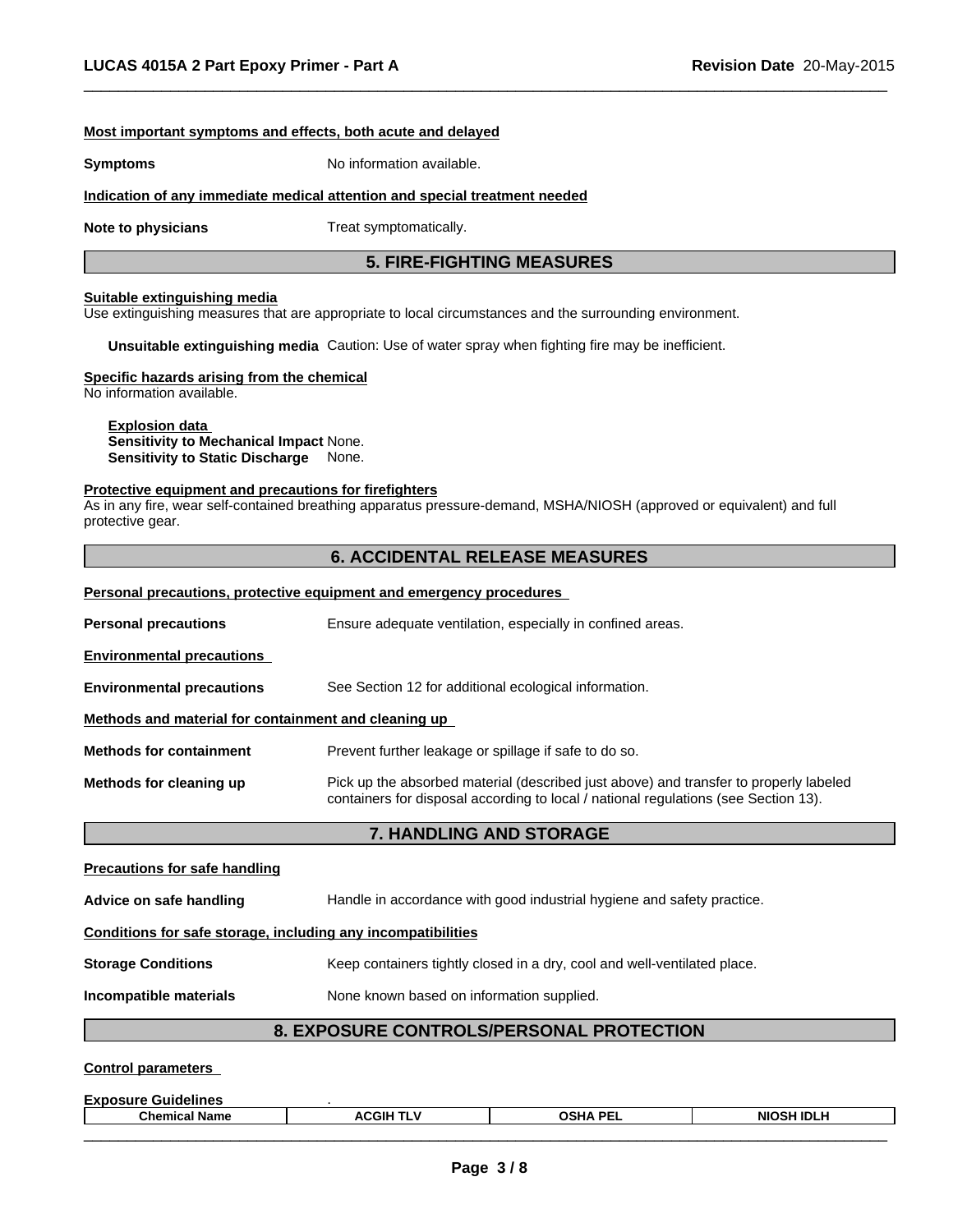| Silica, quartz<br>14808-60-7                    | TWA: $0.025$ mg/m <sup>3</sup> respirable<br>fraction | (vacated) TWA: $0.1 \text{ mg/m}^3$<br>respirable dust<br>$(30)/(%SiO2 + 2)$ mg/m <sup>3</sup> TWA<br>total dust<br>: $(250)/(%SiO2 + 5)$ mppcf TWA<br>respirable fraction<br>$(10)/(%SiO2 + 2)$ mg/m <sup>3</sup> TWA<br>respirable fraction | IDLH: 50 $mg/m3$ respirable dust<br>TWA: 0.05 mg/m <sup>3</sup> respirable dust |
|-------------------------------------------------|-------------------------------------------------------|-----------------------------------------------------------------------------------------------------------------------------------------------------------------------------------------------------------------------------------------------|---------------------------------------------------------------------------------|
| Amorphous Silica (Silicon Dioxide)<br>7631-86-9 |                                                       | (vacated) TWA: 6 mg/m <sup>3</sup><br>$< 1\%$<br>Crystalline silica<br>TWA: 20 mppcf<br>$(80)/(%$ SiO2) mg/m <sup>3</sup> TWA                                                                                                                 | IDLH: $3000 \text{ mg/m}^3$<br>TWA: 6 $mq/m3$                                   |
| <b>Titanium Dioxide</b><br>13463-67-7           | TWA: $10 \text{ mg/m}^3$                              | TWA: 15 $mg/m3$ total dust<br>(vacated) TWA: 10 $mq/m3$ total dust                                                                                                                                                                            | IDLH: $5000 \text{ mg/m}^3$                                                     |

 $\overline{\phantom{a}}$  ,  $\overline{\phantom{a}}$  ,  $\overline{\phantom{a}}$  ,  $\overline{\phantom{a}}$  ,  $\overline{\phantom{a}}$  ,  $\overline{\phantom{a}}$  ,  $\overline{\phantom{a}}$  ,  $\overline{\phantom{a}}$  ,  $\overline{\phantom{a}}$  ,  $\overline{\phantom{a}}$  ,  $\overline{\phantom{a}}$  ,  $\overline{\phantom{a}}$  ,  $\overline{\phantom{a}}$  ,  $\overline{\phantom{a}}$  ,  $\overline{\phantom{a}}$  ,  $\overline{\phantom{a}}$ 

## **Appropriate engineering controls**

## **Engineering Controls** Showers

Eyewash stations Ventilation systems.

# **Individual protection measures, such as personal protective equipment**

| <b>Eye/face protection</b>            | No special technical protective measures are necessary.                                                                       |
|---------------------------------------|-------------------------------------------------------------------------------------------------------------------------------|
| Skin and body protection              | No special technical protective measures are necessary.                                                                       |
| <b>Respiratory protection</b>         | If exposure limits are exceeded or irritation is experienced, a NIOSH/MSHA approved<br>respiratory protection should be worn. |
| <b>General Hygiene Considerations</b> | Handle in accordance with good industrial hygiene and safety practice.                                                        |

# **9. PHYSICAL AND CHEMICAL PROPERTIES**

# **Information on basic physical and chemical properties**

| <b>Physical state</b><br>Appearance<br>Color | Liquid<br>Gray Liquid<br>No information available | Odor<br><b>Odor threshold</b>              | Aromatic<br>No information available |
|----------------------------------------------|---------------------------------------------------|--------------------------------------------|--------------------------------------|
|                                              |                                                   |                                            |                                      |
| <b>Property</b>                              | Values                                            | Remarks • Method                           |                                      |
| рH                                           | No information available                          |                                            |                                      |
| Melting point/freezing point                 | No information available                          |                                            |                                      |
| Boiling point / boiling range                | No information available                          |                                            |                                      |
| <b>Flash point</b>                           | No information available NA °F                    |                                            |                                      |
| <b>Evaporation rate</b>                      | No information available                          |                                            |                                      |
| Flammability (solid, gas)                    | No information available                          |                                            |                                      |
| <b>Flammability Limit in Air</b>             |                                                   | For exterior use only. Do not use indoors. |                                      |
| <b>Upper flammability limit:</b>             | No information available                          |                                            |                                      |
| Lower flammability limit:                    | No information available                          |                                            |                                      |
| Vapor pressure                               | No information available                          |                                            |                                      |
| Vapor density                                | No information available                          |                                            |                                      |
| <b>Specific Gravity</b>                      | No information available                          |                                            |                                      |
| <b>Water solubility</b>                      | Miscible in water                                 |                                            |                                      |
| Solubility in other solvents                 | No information available                          |                                            |                                      |
| <b>Partition coefficient</b>                 | No information available                          |                                            |                                      |
| <b>Autoignition temperature</b>              | No information available                          |                                            |                                      |
| <b>Decomposition temperature</b>             | No information available                          |                                            |                                      |
| <b>Kinematic viscosity</b>                   | No information available                          |                                            |                                      |
| <b>Dynamic viscosity</b>                     | No information available                          |                                            |                                      |
| <b>Explosive properties</b>                  | No information available                          |                                            |                                      |
| <b>Oxidizing properties</b>                  | No information available                          |                                            |                                      |
|                                              |                                                   |                                            |                                      |
|                                              |                                                   |                                            |                                      |

# **Other Information**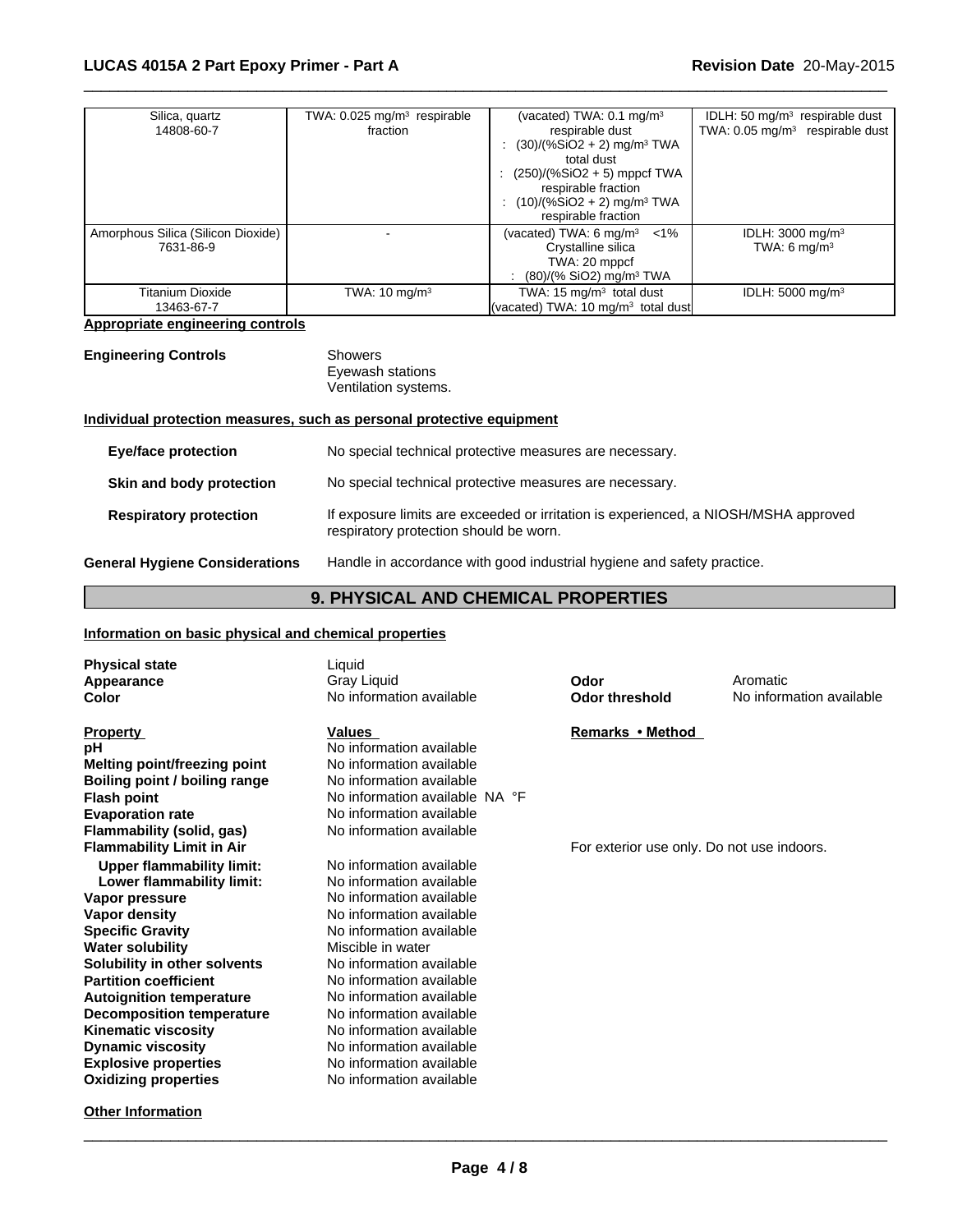**VOC Content (%)** None **Density** 1.57<br> **Bulk density** No in

**Softening point No information available**<br> **Molecular weight No information available No information available No information available** 

# **10. STABILITY AND REACTIVITY**

 $\overline{\phantom{a}}$  ,  $\overline{\phantom{a}}$  ,  $\overline{\phantom{a}}$  ,  $\overline{\phantom{a}}$  ,  $\overline{\phantom{a}}$  ,  $\overline{\phantom{a}}$  ,  $\overline{\phantom{a}}$  ,  $\overline{\phantom{a}}$  ,  $\overline{\phantom{a}}$  ,  $\overline{\phantom{a}}$  ,  $\overline{\phantom{a}}$  ,  $\overline{\phantom{a}}$  ,  $\overline{\phantom{a}}$  ,  $\overline{\phantom{a}}$  ,  $\overline{\phantom{a}}$  ,  $\overline{\phantom{a}}$ 

#### **Reactivity**

No data available.

**Chemical stability** Stable under recommended storage conditions. **Possibility of Hazardous Reactions** None under normal processing. **Conditions to avoid** Extremes of temperature and direct sunlight. **Incompatible materials** None known based on information supplied. **Hazardous Decomposition Products** None known based on information supplied.

# **11. TOXICOLOGICAL INFORMATION**

#### **Information on likely routes of exposure**

| <b>Product Information</b> | No data available. |
|----------------------------|--------------------|
| <b>Inhalation</b>          | No data available. |
| Eye contact                | No data available. |
| <b>Skin contact</b>        | No data available. |
| Ingestion                  | No data available. |

| <b>Chemical Name</b>                             | Oral LD50             | <b>Dermal LD50</b>      | <b>Inhalation LC50</b> |
|--------------------------------------------------|-----------------------|-------------------------|------------------------|
| Silica, quartz<br>14808-60-7                     | $=$ 500 mg/kg (Rat)   |                         |                        |
| Amorphous Silica (Silicon Dioxide)<br>17631-86-9 | $> 5000$ mg/kg (Rat)  | $>$ 2000 mg/kg (Rabbit) | $> 2.2$ mg/L (Rat) 1 h |
| Titanium Dioxide<br>13463-67-7                   | $> 10000$ mg/kg (Rat) |                         |                        |

#### **Information on toxicological effects**

**Symptoms** No information available.

## **Delayed and immediate effects as well as chronic effects from short and long-term exposure**

| <b>Sensitization</b><br>Germ cell mutagenicity<br>Carcinogenicity | No information available.<br>No information available. | any ingredient as a carcinogen. | The table below indicates whether each agency (ACGIH, IARC, NTP, or OSHA) has listed |             |
|-------------------------------------------------------------------|--------------------------------------------------------|---------------------------------|--------------------------------------------------------------------------------------|-------------|
| <b>Chemical Name</b>                                              | <b>ACGIH</b>                                           | <b>IARC</b>                     | <b>NTP</b>                                                                           | <b>OSHA</b> |
| Silica, quartz<br>14808-60-7                                      | A2                                                     | Group 1                         | Known                                                                                |             |
| Amorphous Silica (Silicon<br>Dioxide)<br>17631-86-9               |                                                        | Group 3                         |                                                                                      |             |
| <b>Reproductive toxicity</b>                                      | No information available.                              |                                 |                                                                                      |             |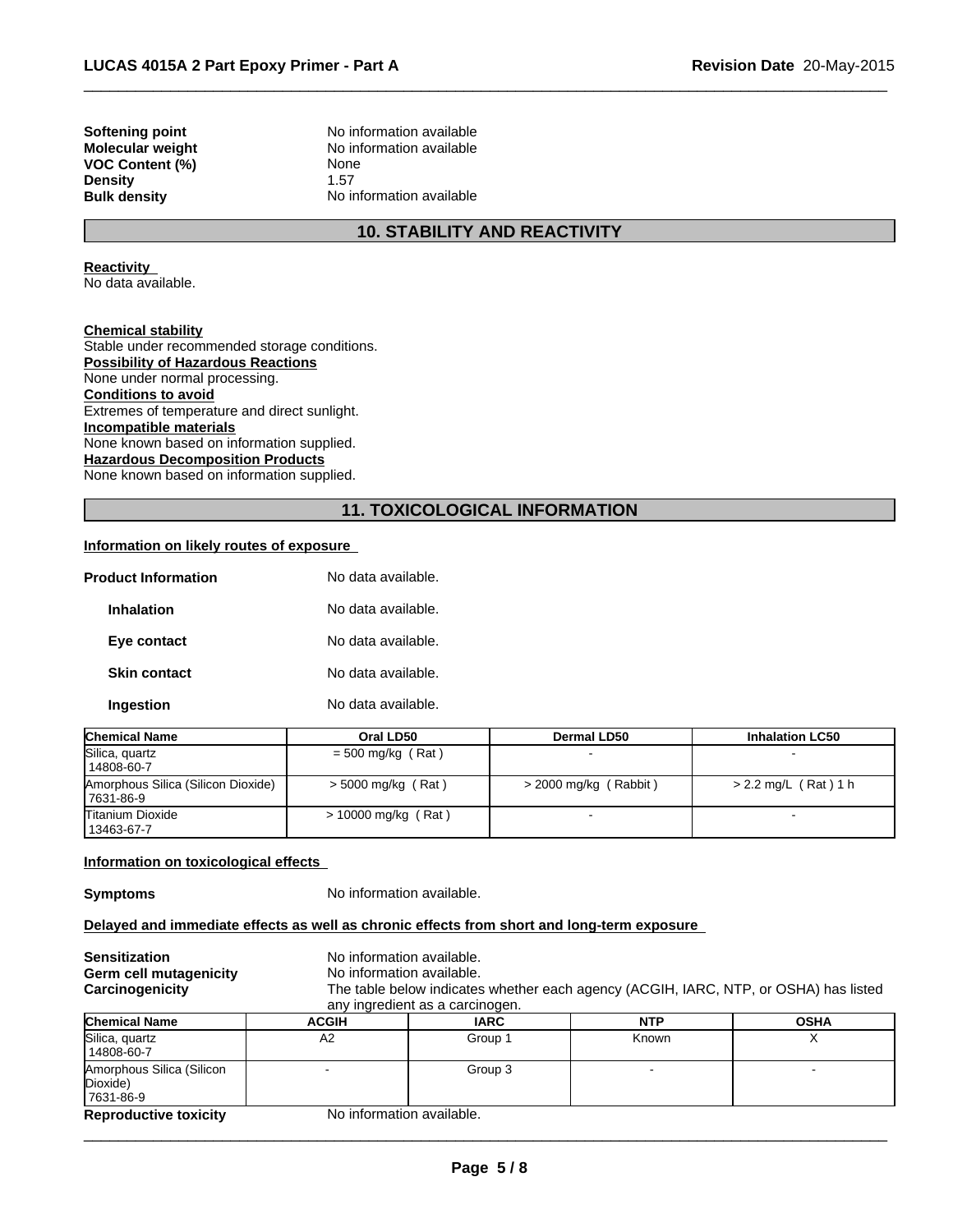| STOT - single exposure   | No information available. |
|--------------------------|---------------------------|
| STOT - repeated exposure | No information available. |
| <b>Aspiration hazard</b> | No information available. |

#### **Numerical measures of toxicity - Product Information**

**The following values are calculated based on chapter 3.1 of the GHS document** For exterior use only. Do not use indoors.

| ATEmix (oral)   | 936.00    |
|-----------------|-----------|
| ATEmix (dermal) | 19,219.00 |

# **12. ECOLOGICAL INFORMATION**

 $\overline{\phantom{a}}$  ,  $\overline{\phantom{a}}$  ,  $\overline{\phantom{a}}$  ,  $\overline{\phantom{a}}$  ,  $\overline{\phantom{a}}$  ,  $\overline{\phantom{a}}$  ,  $\overline{\phantom{a}}$  ,  $\overline{\phantom{a}}$  ,  $\overline{\phantom{a}}$  ,  $\overline{\phantom{a}}$  ,  $\overline{\phantom{a}}$  ,  $\overline{\phantom{a}}$  ,  $\overline{\phantom{a}}$  ,  $\overline{\phantom{a}}$  ,  $\overline{\phantom{a}}$  ,  $\overline{\phantom{a}}$ 

# **Ecotoxicity**

85% of the mixture consists of components(s) of unknown hazards to the aquatic environment

| <b>Chemical Name</b>                    | Algae/aguatic plants                            | <b>Fish</b>                                 | Crustacea                          |
|-----------------------------------------|-------------------------------------------------|---------------------------------------------|------------------------------------|
| Amorphous Silica (Silicon L<br>Dioxide) | 44 <sup>C</sup><br>70.<br>ı Pseudokirchneriella | : 96 h<br>5000:<br>ı Brachvdanio rerio mɑ/L | 7600: 48 h<br>ı Ceriodaphnia dubia |
| 7631-86-9                               | subcapitata mg/L EC50                           | $\mathsf{L}$ C50 static                     | <b>LEC50</b><br>ma/l               |

## **Persistence and degradability**

No information available.

#### **Bioaccumulation**

No information available.

| Other adverse effects              | No information available                                                                                              |  |  |  |
|------------------------------------|-----------------------------------------------------------------------------------------------------------------------|--|--|--|
| <b>13. DISPOSAL CONSIDERATIONS</b> |                                                                                                                       |  |  |  |
| Waste treatment methods            |                                                                                                                       |  |  |  |
| <b>Disposal of wastes</b>          | Disposal should be in accordance with applicable local, regional, national and international<br>laws and regulations. |  |  |  |
| <b>Contaminated packaging</b>      | Do not reuse container.                                                                                               |  |  |  |

# **14. TRANSPORT INFORMATION**

| DOT         | Not regulated. |
|-------------|----------------|
| <b>TDG</b>  | Not regulated. |
| <b>MEX</b>  | Not regulated. |
| ICAO (air)  | Not regulated. |
| <b>IATA</b> | Not regulated. |
| <b>IMDG</b> | Not regulated. |
| <b>RID</b>  | Not regulated. |
| <b>ADR</b>  | Not regulated. |
| <b>ADN</b>  | Not regulated. |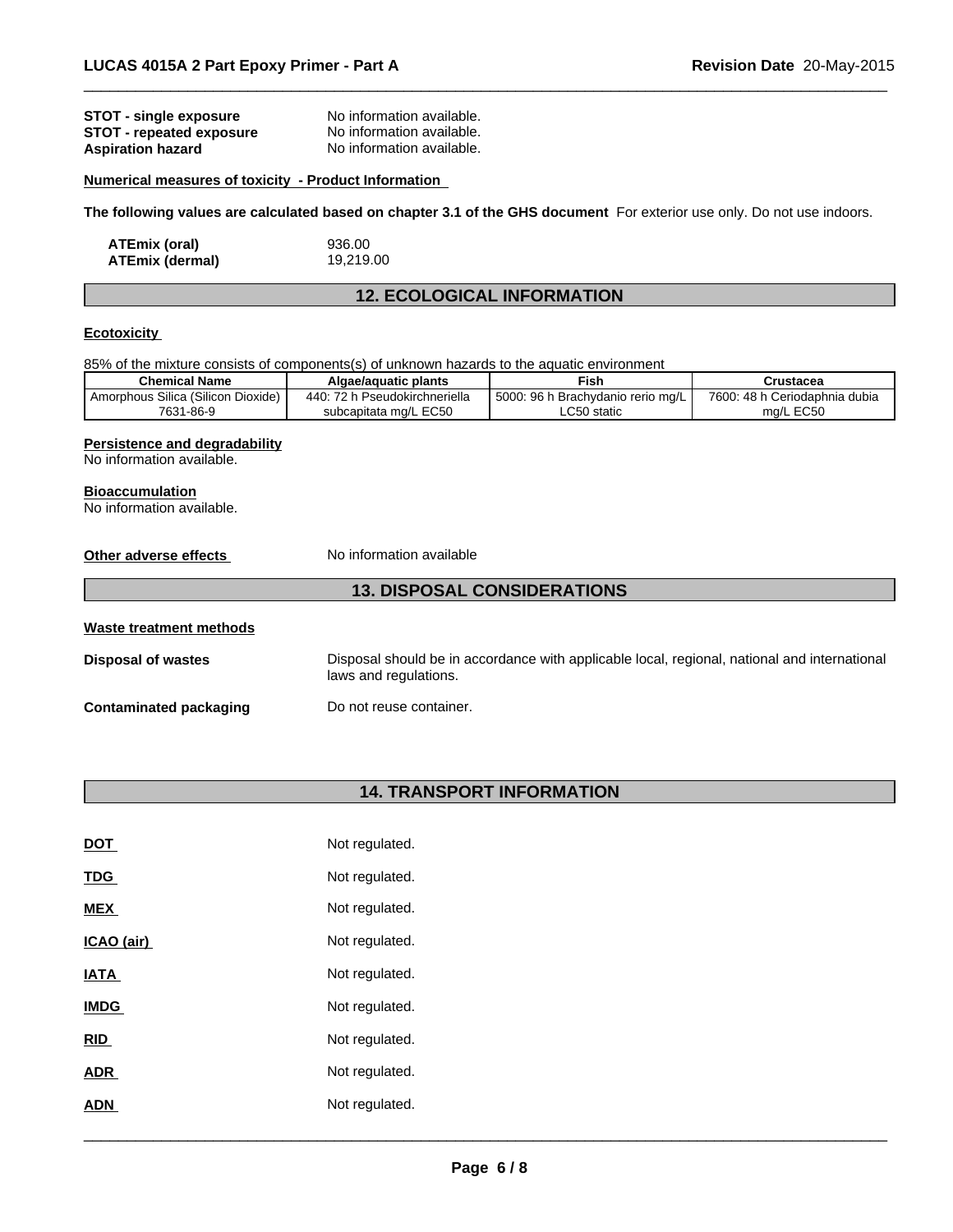# **15. REGULATORY INFORMATION**

 $\overline{\phantom{a}}$  ,  $\overline{\phantom{a}}$  ,  $\overline{\phantom{a}}$  ,  $\overline{\phantom{a}}$  ,  $\overline{\phantom{a}}$  ,  $\overline{\phantom{a}}$  ,  $\overline{\phantom{a}}$  ,  $\overline{\phantom{a}}$  ,  $\overline{\phantom{a}}$  ,  $\overline{\phantom{a}}$  ,  $\overline{\phantom{a}}$  ,  $\overline{\phantom{a}}$  ,  $\overline{\phantom{a}}$  ,  $\overline{\phantom{a}}$  ,  $\overline{\phantom{a}}$  ,  $\overline{\phantom{a}}$ 

#### **International Inventories**

# **Legend:**

**TSCA** - United States Toxic Substances Control Act Section 8(b) Inventory **DSL/NDSL** - Canadian Domestic Substances List/Non-Domestic Substances List **EINECS/ELINCS** - European Inventory of Existing Chemical Substances/European List of Notified Chemical Substances **ENCS** - Japan Existing and New Chemical Substances **IECSC** - China Inventory of Existing Chemical Substances **KECL** - Korean Existing and Evaluated Chemical Substances **PICCS** - Philippines Inventory of Chemicals and Chemical Substances **AICS** - Australian Inventory of Chemical Substances

# **US Federal Regulations**

# **SARA 313**

Section 313 of Title III of the Superfund Amendments and Reauthorization Act of 1986 (SARA). This product does not contain any chemicals which are subject to the reporting requirements of the Act and Title 40 of the Code of Federal Regulations, Part 372

| SARA 311/312 Hazard Categories    |    |  |
|-----------------------------------|----|--|
| Acute health hazard               | N٥ |  |
| <b>Chronic Health Hazard</b>      | No |  |
| <b>Fire hazard</b>                | No |  |
| Sudden release of pressure hazard | No |  |
| <b>Reactive Hazard</b>            | No |  |

#### **CWA (Clean Water Act)**

This product does not contain any substances regulated as pollutants pursuant to the Clean Water Act (40 CFR 122.21 and 40 CFR 122.42)

# **CERCLA**

This material, as supplied, does not contain any substances regulated as hazardous substances under the Comprehensive Environmental Response Compensation and Liability Act (CERCLA) (40 CFR 302).

#### **US State Regulations**

#### **California Proposition 65**

This product contains the following Proposition 65 chemicals

| <b>Chemical Name</b>                      | <b>California Proposition 65</b> |
|-------------------------------------------|----------------------------------|
| Silica.<br>14808-60-7<br>quartz<br>$\sim$ | Carcinoɑen                       |
| 13463-67-7<br>Titanium<br>. Dioxide       | Carcinoɑen                       |

#### **U.S. State Right-to-Know Regulations**

| <b>Chemical Name</b>                            | New Jersey | <b>Massachusetts</b> | Pennsylvania |
|-------------------------------------------------|------------|----------------------|--------------|
| Silica, quartz<br>14808-60-7                    |            |                      |              |
| Amorphous Silica (Silicon Dioxide)<br>7631-86-9 |            |                      |              |
| <b>Titanium Dioxide</b><br>13463-67-7           |            |                      |              |

**U.S. EPA Label Information** 

**EPA Pesticide Registration Number** Not applicable

# **16. OTHER INFORMATION, INCLUDING DATE OF PREPARATION OF THE LAST REVISION**

| ۴<br>N<br>٠, |  |
|--------------|--|
|              |  |
| HMIS         |  |

**Health hazards** 2 **Flammability** 1 **Instability** 0

**Physical hazards 0 Personal protection X Physical and Chemical Properties** -

**Prepared By** Prepared by Robert Barry \_\_\_\_\_\_\_\_\_\_\_\_\_\_\_\_\_\_\_\_\_\_\_\_\_\_\_\_\_\_\_\_\_\_\_\_\_\_\_\_\_\_\_\_\_\_\_\_\_\_\_\_\_\_\_\_\_\_\_\_\_\_\_\_\_\_\_\_\_\_\_\_\_\_\_\_\_\_\_\_\_\_\_\_\_\_\_\_\_\_\_\_\_

**Health hazards 2 Flammability 1**